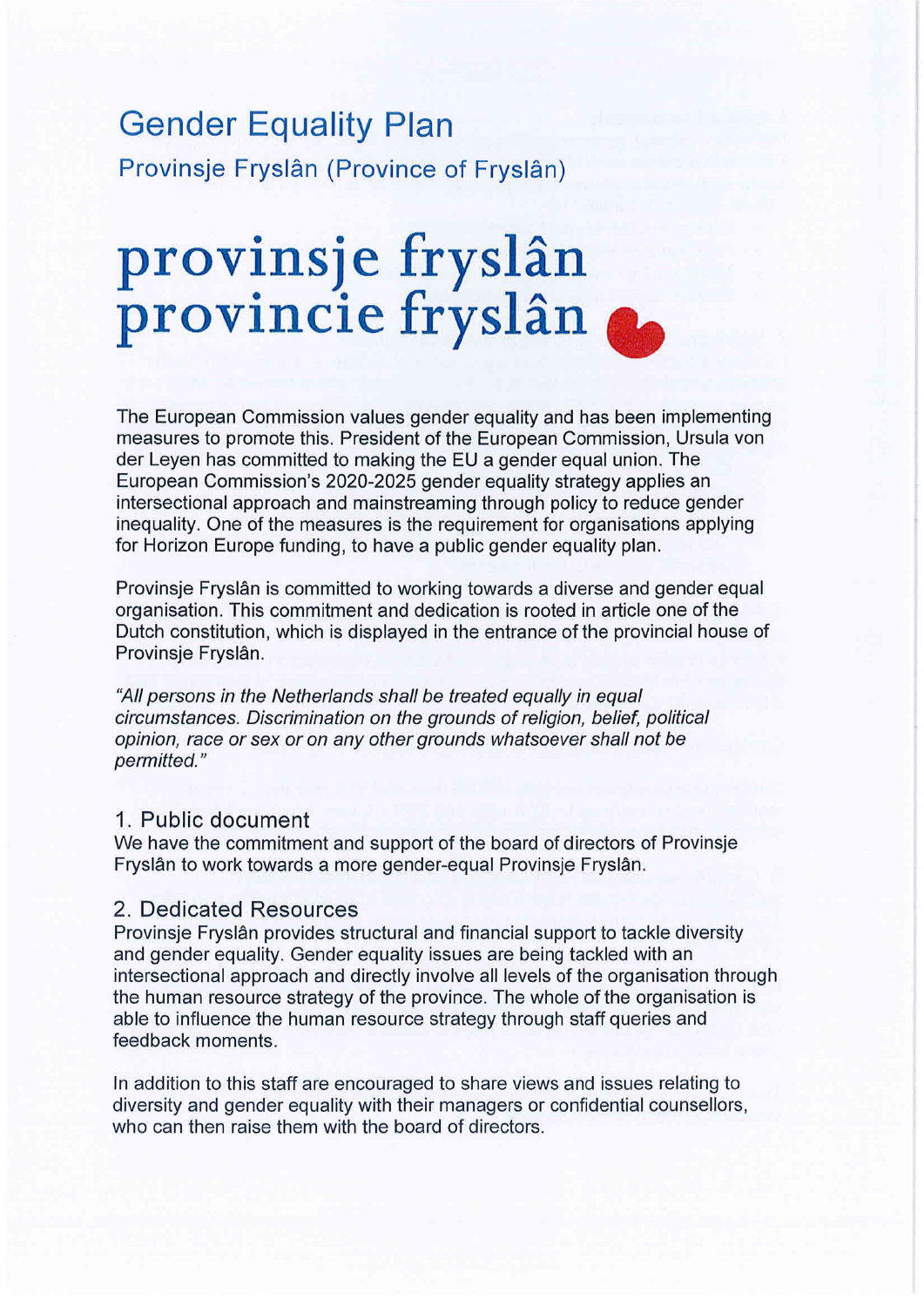## and a balanced participation in leadership and other decision-making roles. The contract roles in leadership and other decision-making roles. The contract roles in leadership and other decision-making roles. The contract r

that aim to promote work-life balance and gender equality. Provinsje Fryslân is include, but are not limited to: example is made up by 67% women. General management is made up by 67% women. General management is made up by 67% women. General management is made up by 67% women. The construction of the The Dutch national government has put a number legal requirements in place by law required to implement and promote these for all of their staff. These

- Maternity, paternity and parental leave;<br>• Maternity, paternity and parental leave;
	- Adoption and foster care leave;
	- Minimum days annual leave for all staff; and
- Gender neutral recruitment practices. Staff at Provinsie Fryslân have a saw in who gets to build our future societies. Therefore we find it were well in the forest our future societies. The forest our future societies were well in the forest our future societi

# 3. Work-life balance and organisational culture

In 2011 a charge to tystall recognises that organisational calladers and work life salarise.<br>are key components for establishing an environment where both men and are key components for establishing an environment where boar men and women can thrive, and have equal opportunities in building a fulfilling career. women can anive, and have equal opportunities in ballang a railing career.<br>Provinsje Fryslân has implemented a number of measures to promote a positive organisational culture and work-life balance. Some of these measures are:<br>Condex consitive annumination: Provinsje Fryslân recognises that organisational culture and work-life balance

- Gender-sensitive communication;
- Home working provisions for all office-based staff;

• An external organisation for investigation when misconduct is suspected;

- Flexible and parttime working arrangements for all staff; and
- The vitality policy allows any employee to take leave according to personal goals and requirements; generally, general personal goals and requirements;

### 4. Measures & Targets: Gender balance in leadership and decisionmaking

Provinsje Fryslân strives to be a gender-balanced organisation, where its employees have equal access to and a balanced participation in leadership and other decision-making roles.

Currently the board of directors is split 50/50 between men and women.

Overall the organisation consists of 53% men and 47% women. General management is made up by 67% men and 33% women. Provinsje Fryslân strives to make the gender balance of general management more equal.

5. Gender equality in recruitment and career progression Staff at Provinsje Fryslân have a say in who gets to build our future societies. Therefore we find it important that our governance environment is free of gender bias.

In 2010 a charter, Talent to the Top, has been signed to promote the share of women in leadership positions within Provinsje Fryslân (Talent naar de top). One of the results of the charter is that the board of directors now has an equal share of men and women.

The province is working on offering training for all recruiting staff to reduce biases in the recruitment process.